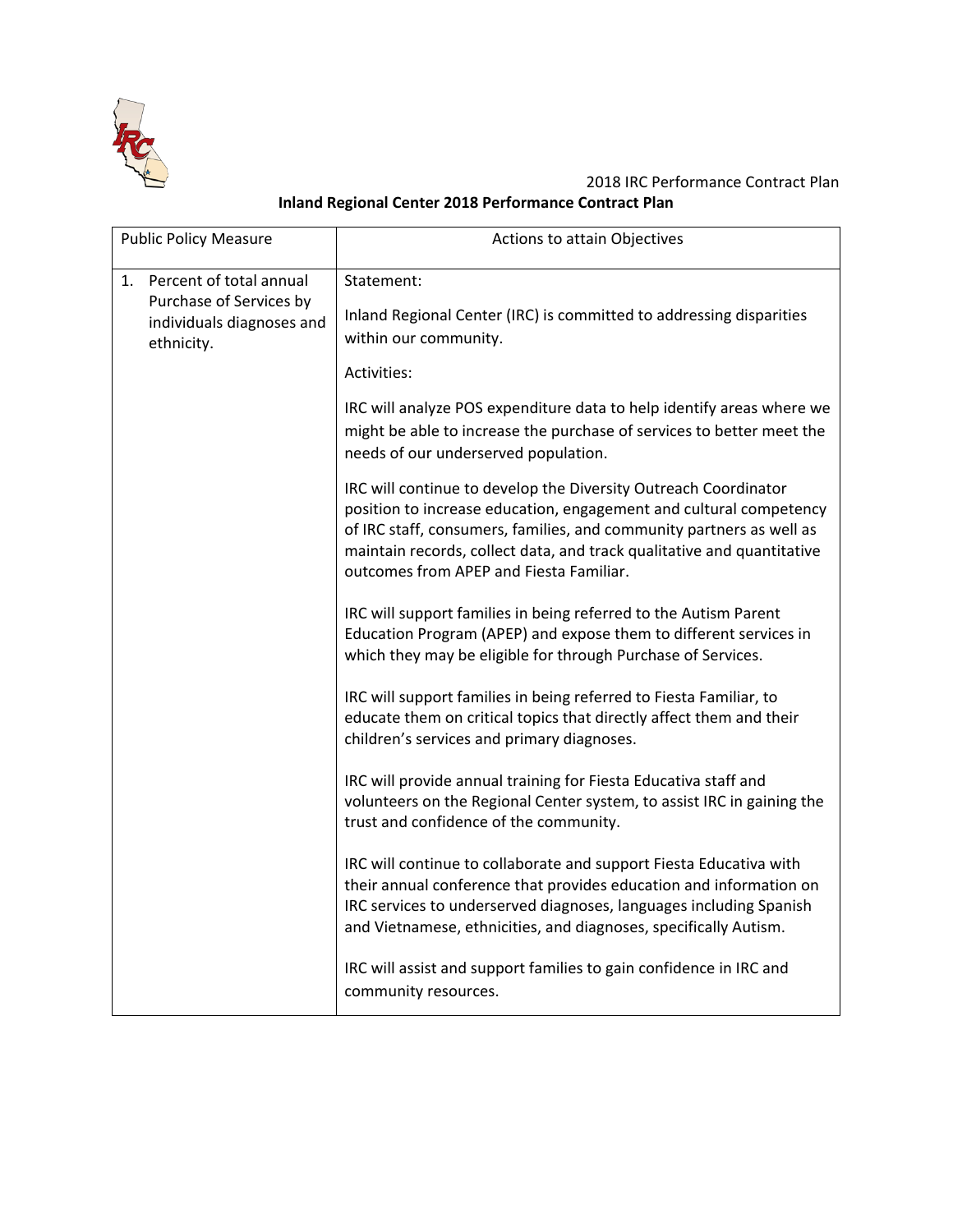

|                                                                                                                                                                                                                          | 2018 IRC Performance Contract Plan                                                                                                                                                                                                                                                                                                                                                                                                                                                                                                                                                                                                                                                                                                 |
|--------------------------------------------------------------------------------------------------------------------------------------------------------------------------------------------------------------------------|------------------------------------------------------------------------------------------------------------------------------------------------------------------------------------------------------------------------------------------------------------------------------------------------------------------------------------------------------------------------------------------------------------------------------------------------------------------------------------------------------------------------------------------------------------------------------------------------------------------------------------------------------------------------------------------------------------------------------------|
| <b>Public Policy Measure</b>                                                                                                                                                                                             | Actions to attain Objectives                                                                                                                                                                                                                                                                                                                                                                                                                                                                                                                                                                                                                                                                                                       |
| Percent of total annual<br>2.<br>purchase of service<br>expenditures by<br>individual's ethnicity and<br>age:<br>Birth to age two,<br>inclusive<br>Age three to 21,<br>$\bullet$<br>inclusive<br>Twenty-two and<br>older | Statement:<br>It is important to IRC that Consumers of all ethnicities and age groups<br>have access to services that they are eligible for, and that will help<br>them meet their needs and goals.<br>Activities:<br>IRC will utilize the Autism Parent Education Program (APEP) to expose<br>families to different services in which they may be eligible for through<br>Purchase of Services.<br>IRC will utilize Fiesta Familiar to educate families on critical topics<br>that directly affect them and their children's services and primary<br>diagnoses.<br>IRC will continue to work with the Office of Client Rights and State<br>Council on Development Disabilities to offer educational seminars to<br>the community. |
|                                                                                                                                                                                                                          | IRC will actively seek, schedule, and attend outreaches and<br>educational events once per week. These opportunities will assist IRC<br>in clearly and concisely communicating mission and values to<br>stakeholders, with a focus on diversity and disparity.                                                                                                                                                                                                                                                                                                                                                                                                                                                                     |
|                                                                                                                                                                                                                          | IRC will participate in inter-agency collaboration to provide and<br>receive training in cultural competency.                                                                                                                                                                                                                                                                                                                                                                                                                                                                                                                                                                                                                      |
|                                                                                                                                                                                                                          | IRC will provide twelve (12) Cultural Competency trainings to Case<br>Management and Administrative staff on a variety of subjects that<br>speak to culture, ethnicity, and self-awareness.                                                                                                                                                                                                                                                                                                                                                                                                                                                                                                                                        |
|                                                                                                                                                                                                                          | IRC's Diversity Outreach Coordinator will provide advocacy services to<br>consumers and families during the IPP and Purchase of Services<br>process.                                                                                                                                                                                                                                                                                                                                                                                                                                                                                                                                                                               |
|                                                                                                                                                                                                                          | IRC will continue to participate in the Self-Determination Advisory<br>committee.                                                                                                                                                                                                                                                                                                                                                                                                                                                                                                                                                                                                                                                  |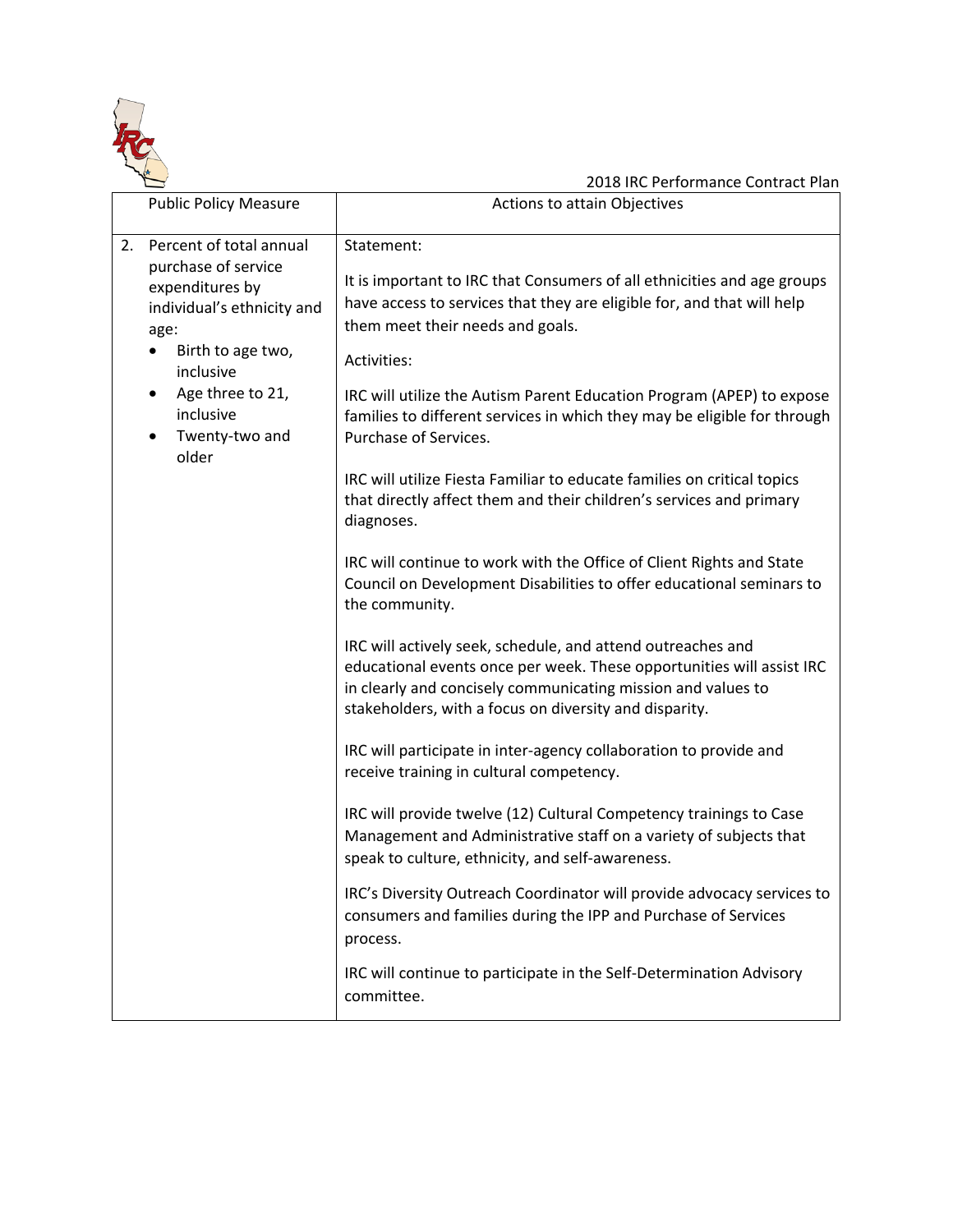

|    |                                                                                                           | 2018 IRC Performance Contract Plan                                                                                                                                                                                                                          |
|----|-----------------------------------------------------------------------------------------------------------|-------------------------------------------------------------------------------------------------------------------------------------------------------------------------------------------------------------------------------------------------------------|
|    | <b>Public Policy Measure</b>                                                                              | Actions to attain Objectives                                                                                                                                                                                                                                |
| 3. | Number and percent of<br>Adult individuals by<br>ethnicity receiving only<br>case management<br>services. | Statement:<br>IRC is focused on understanding why Consumers may be receiving<br>case management services, but not a purchased service, and how to<br>best resolve this matter.                                                                              |
|    |                                                                                                           | Activities:                                                                                                                                                                                                                                                 |
|    |                                                                                                           | IRC will continue to participate in inter-agency collaboration with the<br>Department of Behavioral Health, Local Police Departments, and<br>Crisis Intervention Teams to address the increased interaction with<br>our population not attending a program. |
|    |                                                                                                           | IRC will support the Consumer Advisory Committee (CAC) in providing<br>educational forums and events to link consumers to Day, Behavior, or<br>Work Activity Programs.                                                                                      |
|    |                                                                                                           | IRC will create Public Service Announcements on Disparity in POS,<br>Advocacy, Eligibility and Regional Center services in English and<br>Spanish.                                                                                                          |
|    |                                                                                                           | IRC will provide "How to Advocate for Your Child" training in English<br>and Spanish to empower parents to advocate for their children and<br>needed services.                                                                                              |
|    |                                                                                                           | IRC will continue to develop and improve upon inlandrc.org to deliver<br>information and linkage to IRC eligibility, intake process, and<br>community training.                                                                                             |
|    |                                                                                                           | IRC will design and implement community projects focused on<br>outreach to underserved demographic populations, with a focus on<br>the Hispanic community and individuals with a primary diagnosis of<br>Autism.                                            |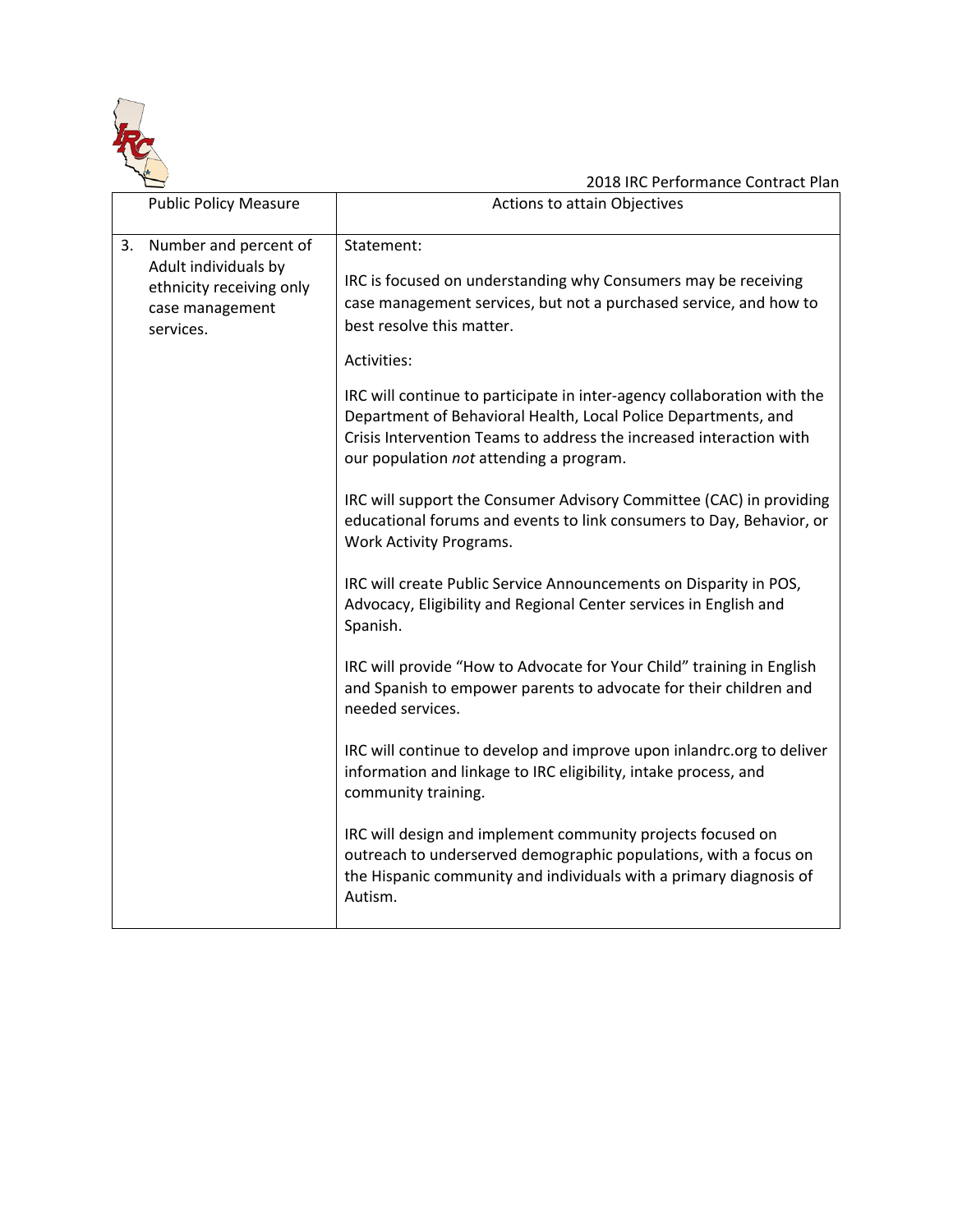

|    | <b>Public Policy Measure</b>                | <b>Actions to attain Objectives</b>                                                                                                                            |
|----|---------------------------------------------|----------------------------------------------------------------------------------------------------------------------------------------------------------------|
| 4. | Total number of<br>\$1000, \$1250, \$1500   | Statement:                                                                                                                                                     |
|    | incentive payments<br>made for fiscal year. | IRC provides opportunities for employment and available support to<br>achieve integrated competitive employment.                                               |
|    |                                             | Activities:                                                                                                                                                    |
|    |                                             | IRC will analyze POS expenditure data to help identify the total number<br>of individuals participating in competitive and integrated employment.              |
|    |                                             | The IRC Employment Specialist will provide outreaches and community<br>education to provide information on employment opportunities and<br>available supports. |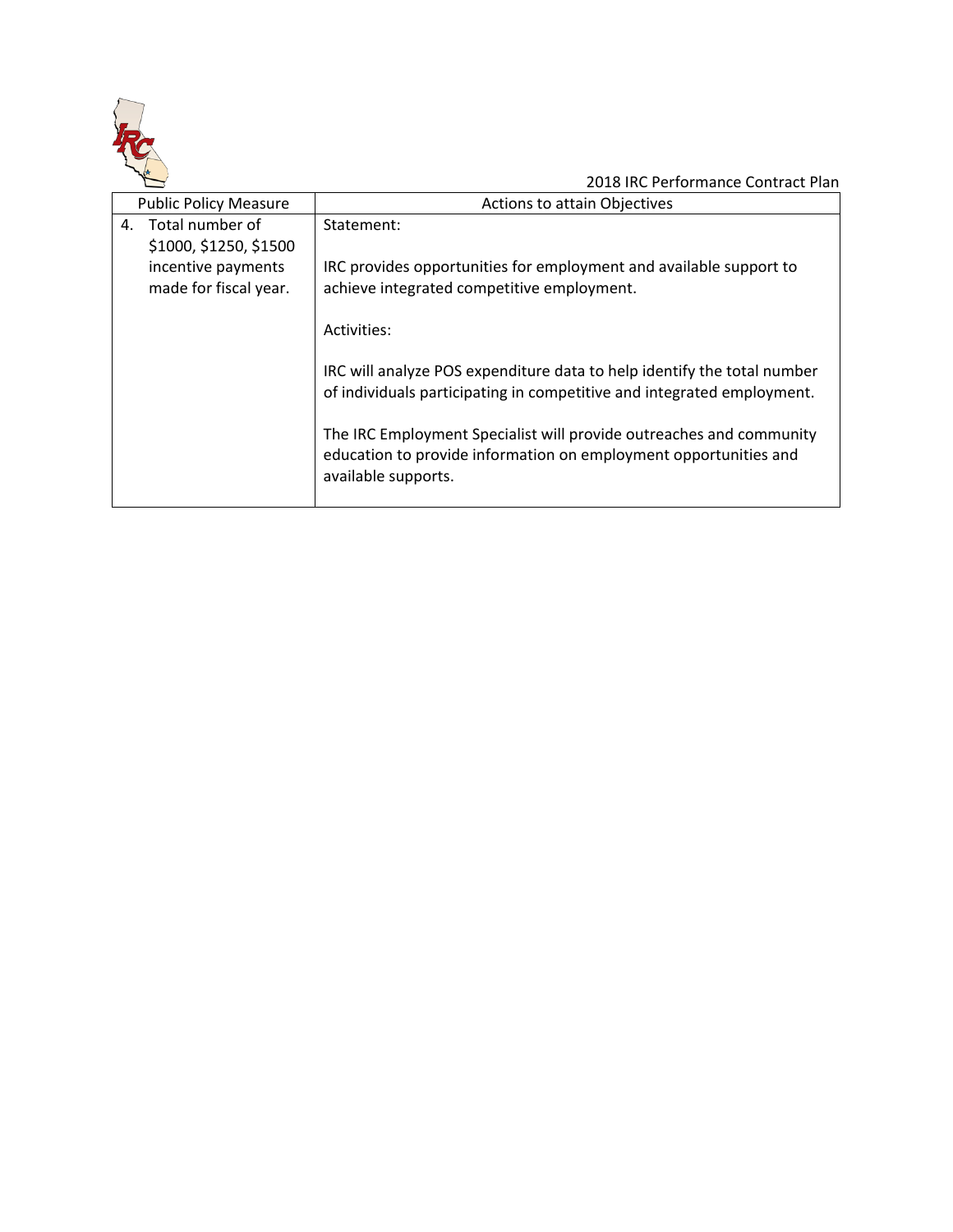

| <b>Public Policy Measure</b>                                                                                                                                          | <b>Actions to attain Objectives</b>                                                                                                                                           |
|-----------------------------------------------------------------------------------------------------------------------------------------------------------------------|-------------------------------------------------------------------------------------------------------------------------------------------------------------------------------|
| 5.<br>Increase the number<br>of local partnership                                                                                                                     | Statement:                                                                                                                                                                    |
| agreements over the<br>next calendar.                                                                                                                                 | IRC strives to establish a local partnership agreement between regional<br>centers, Local Education Agencies (LEA), and Department of<br>Rehabilitation (DOR) districts.      |
| ** It is the policy of the state that<br>opportunities for integrated,<br>competitive employment shall be<br>given the highest priority for                           | Activities:                                                                                                                                                                   |
| working age individuals with<br>development disabilities, regardless<br>of severity of their disabilities. This<br>policy is known as the Employment<br>First Policy. | Local Partnership Agreement (LPA) will create a streamlined agreement<br>between LEA, DOR and IRC to properly train consumers for Competitive<br>Integrated Employment. (CIE) |
|                                                                                                                                                                       | LPA will use to vendor the school districts to offer the Paid Internship<br>Program (PIP).                                                                                    |
|                                                                                                                                                                       | PIP will lead CIE placements over time.                                                                                                                                       |
|                                                                                                                                                                       | PIP will increase job readiness of consumers exiting school.                                                                                                                  |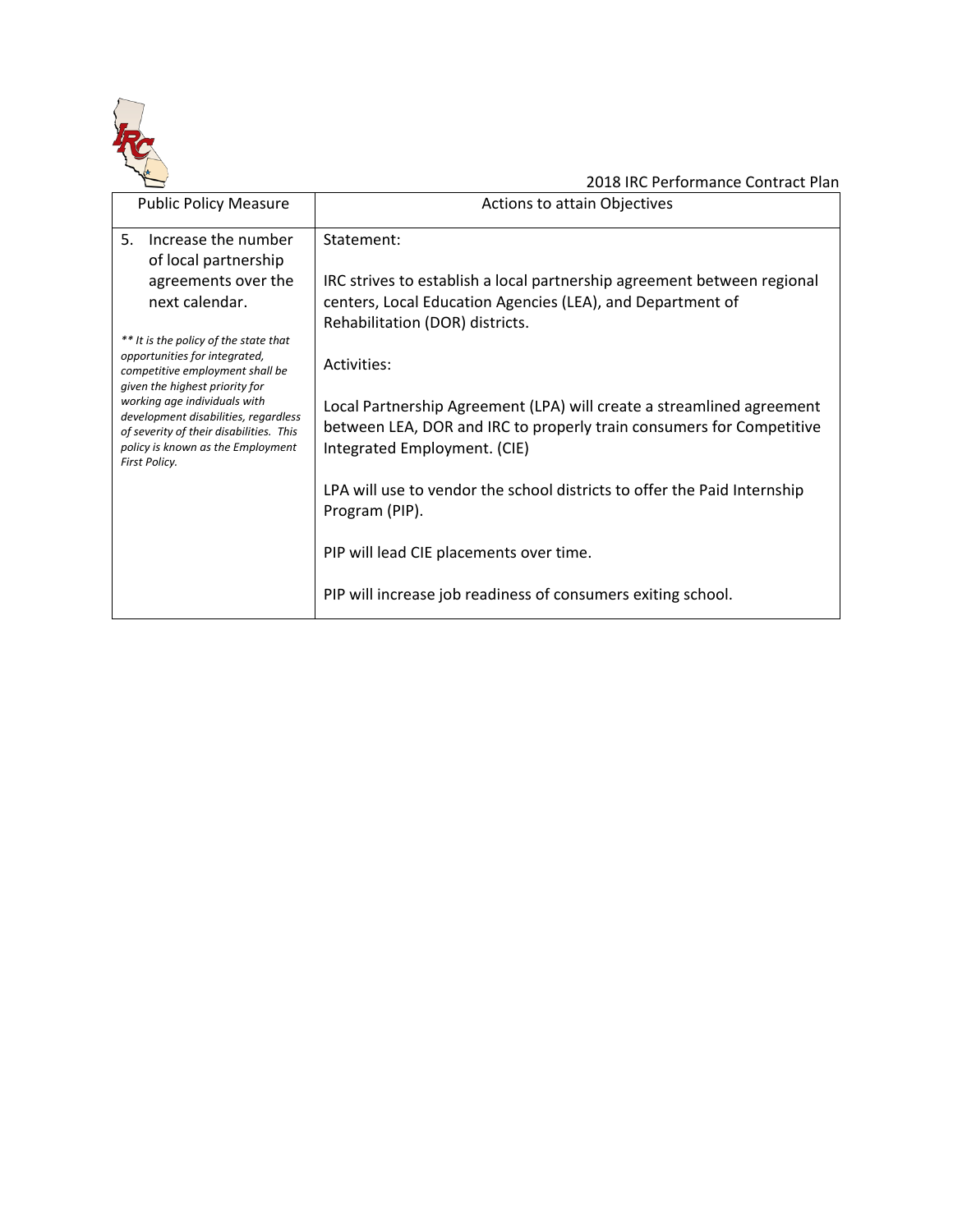

|    | <b>Public Policy Measure</b>                                                                                     | Actions to attain Objectives                                                                                                                                                                                                                                                                                                                                                  |
|----|------------------------------------------------------------------------------------------------------------------|-------------------------------------------------------------------------------------------------------------------------------------------------------------------------------------------------------------------------------------------------------------------------------------------------------------------------------------------------------------------------------|
| 6. | Decrease the number<br>and percent of regional<br>center caseload in state<br>developmental centers<br>$(DCs)$ . | Statement:<br>All people have gifts and abilities and are valuable. Each one is best<br>supported in an inclusive community.<br>Activities:<br>Support families and consumers to move into the community with<br>Community Placement Plan funds as available<br>Develop resources in IRC's two county area to assist individuals<br>transitioning from developmental centers. |
|    |                                                                                                                  | Assist and support families to gain comfort and confidence with<br>community resources.<br>Participate in state efforts to develop residential and program<br>alternatives for those who are challenging and difficult to serve.                                                                                                                                              |
|    |                                                                                                                  | Serve as a resource to regional centers who have consumers leaving<br>Sonoma Developmental Center                                                                                                                                                                                                                                                                             |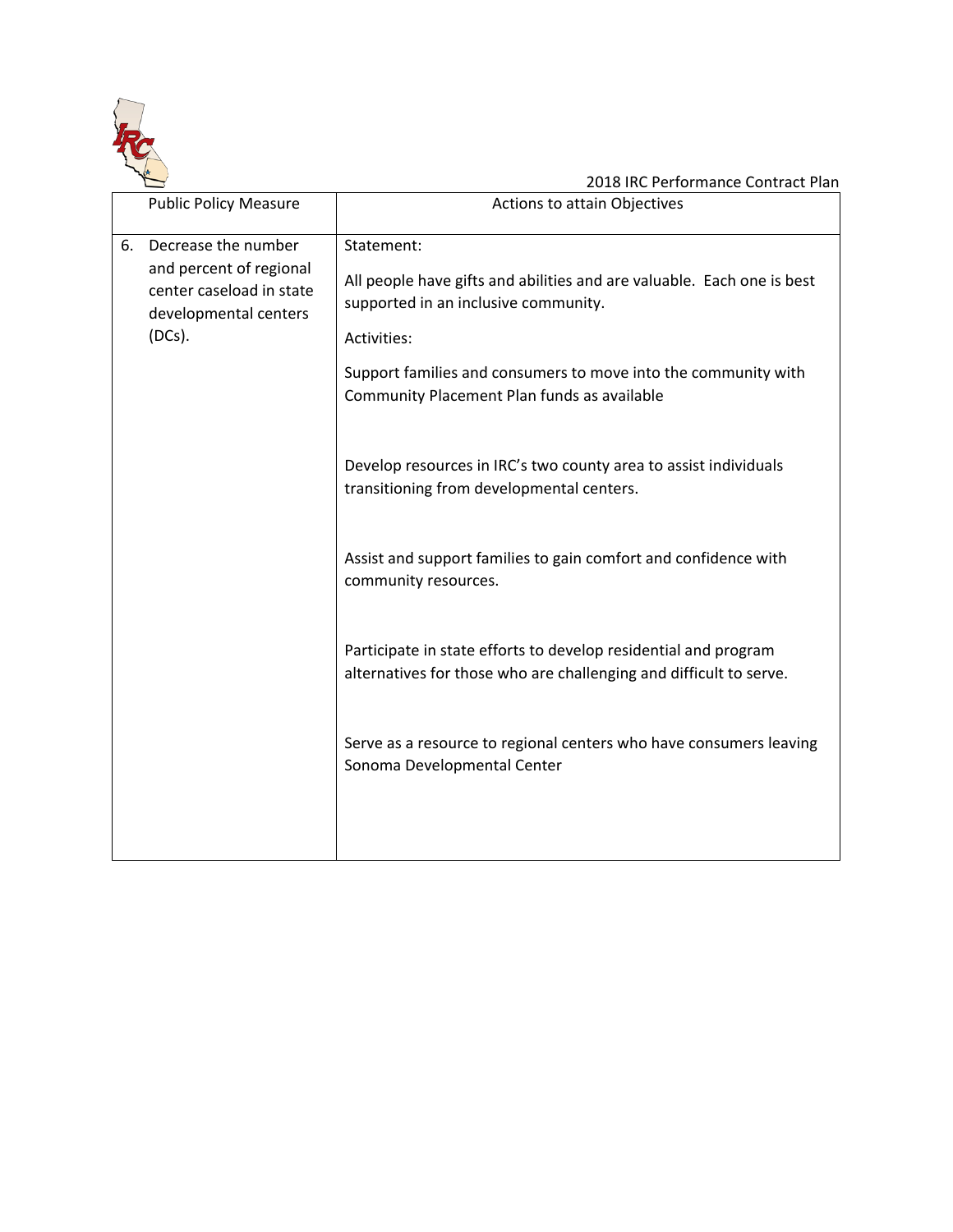

| <b>Public Policy Measure</b>                                                                                                    | Actions to attain Objectives                                                                                                                                  |
|---------------------------------------------------------------------------------------------------------------------------------|---------------------------------------------------------------------------------------------------------------------------------------------------------------|
| 7.<br>Increase number and<br>percent of minors<br>residing with families or<br>"home settings"<br>"Home settings" also include: | Statement:<br>Children develop best in loving, inclusive home settings and often<br>support is needed to avoid out-of-home placements as much as<br>possible. |
| Foster Family Agency homes and<br>home of parent or guardian                                                                    | Activities:                                                                                                                                                   |
|                                                                                                                                 | Provide training for families in order to deal with behaviors<br>interfering with child's ability to interact with family and community.                      |
|                                                                                                                                 | Developing and providing group parent training and supports for<br>families within the specific ethnic groups served by IRC.                                  |
|                                                                                                                                 | Continue assessing, developing, and providing families with services<br>and supports to keep and maintain children in their own.                              |
|                                                                                                                                 | Continue the preference for small 4 bed homes for "out-of-home<br>settings"                                                                                   |
|                                                                                                                                 | Make access to information and education easily available.                                                                                                    |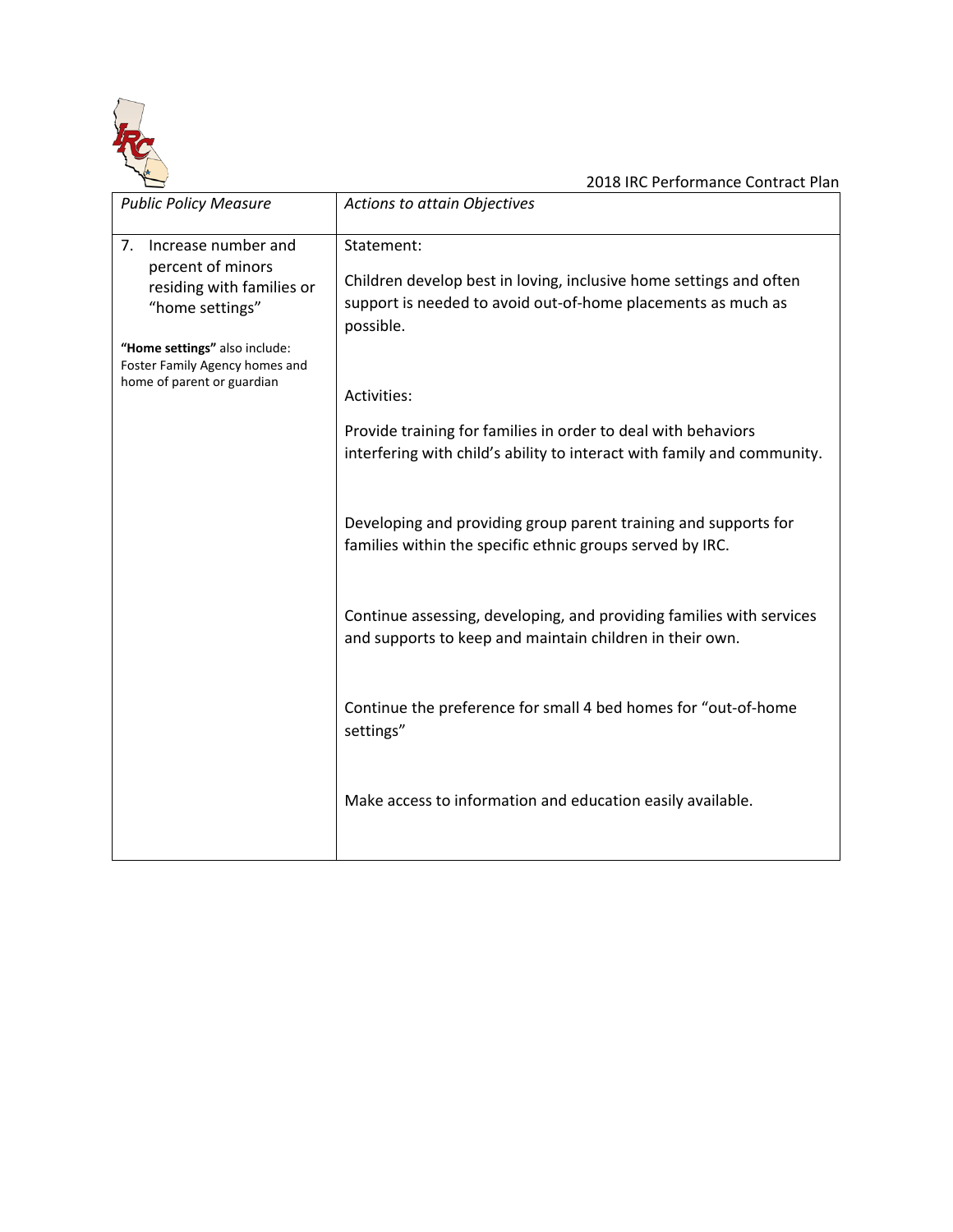

| <b>Public Policy Measure</b>                                                                                                                                                                                                                                | Actions to attain Objectives                                                                                                                                                                                                                                                                                                                                                                                                                                                                                                                                                                                                                                             |
|-------------------------------------------------------------------------------------------------------------------------------------------------------------------------------------------------------------------------------------------------------------|--------------------------------------------------------------------------------------------------------------------------------------------------------------------------------------------------------------------------------------------------------------------------------------------------------------------------------------------------------------------------------------------------------------------------------------------------------------------------------------------------------------------------------------------------------------------------------------------------------------------------------------------------------------------------|
| Increase the number and<br>8.<br>percent of adults residing<br>in home-like settings.<br>"Home-like settings" include:<br>Independent living; and Supported<br>living settings; as well as Adult<br>Family Agency Homes and the<br>consumers' family homes. | Statement:<br>"Home" can have many different meanings; but the key idea is a<br>place where a person chooses to live.<br>Activities:<br>Continue developing and providing effective services and supports for<br>consumers to gain as much independence as possible.<br>Monitor implementation of AB1472 to ensure that the consumers are<br>respected and compliance achieved.<br>Continue monitoring supported living environments to ensure safe<br>supports and services.<br>Continue to assist families in obtaining services and supports needed<br>such as in-home services, respite, behavior intervention and parent<br>training, hospice, and crisis services. |
|                                                                                                                                                                                                                                                             |                                                                                                                                                                                                                                                                                                                                                                                                                                                                                                                                                                                                                                                                          |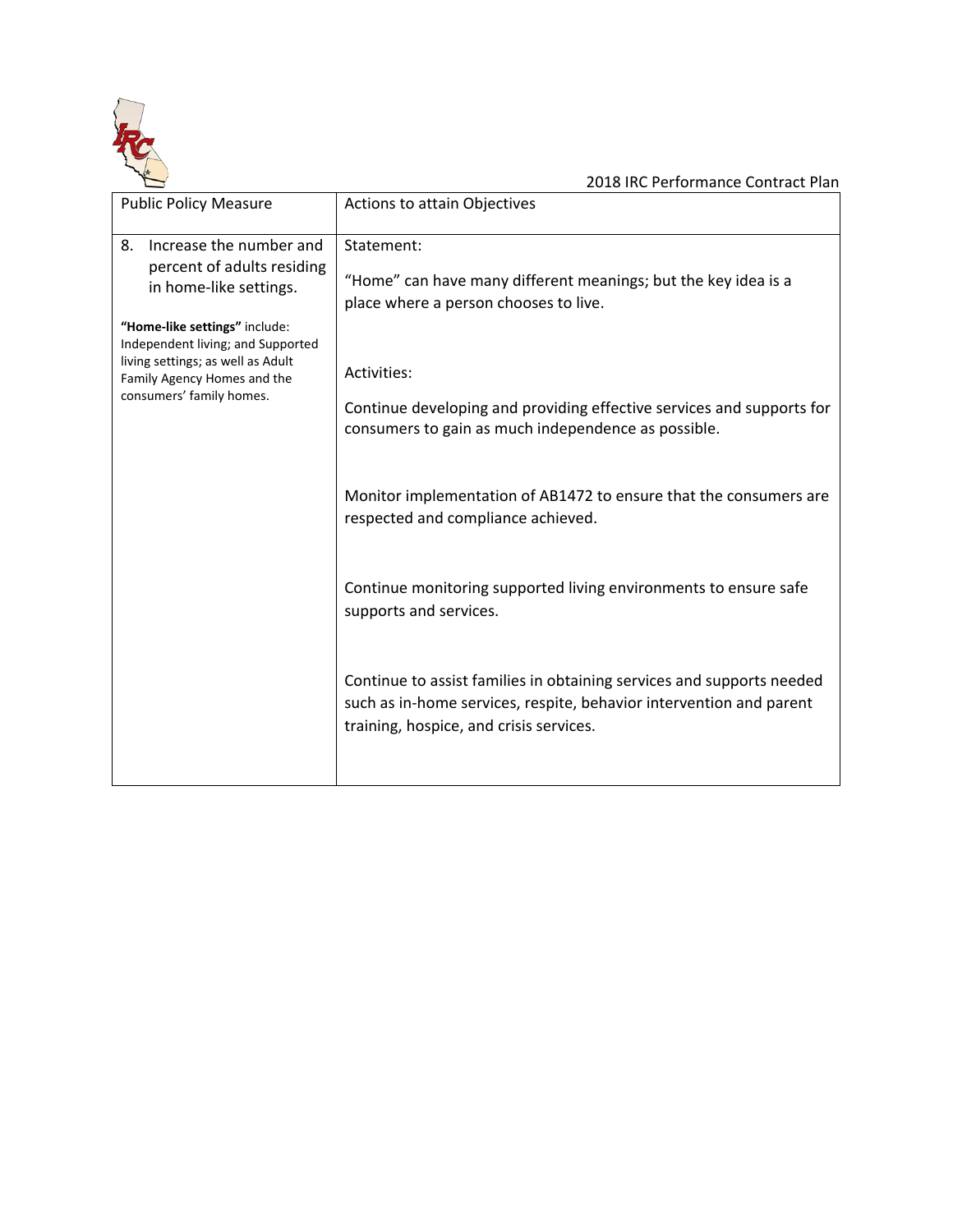

| <b>Public Policy Measure</b>                                                    | Actions to attain Objectives                                                                                                                                                                                                                                                                                                                                                                                                                                                                                       |
|---------------------------------------------------------------------------------|--------------------------------------------------------------------------------------------------------------------------------------------------------------------------------------------------------------------------------------------------------------------------------------------------------------------------------------------------------------------------------------------------------------------------------------------------------------------------------------------------------------------|
| Decrease number of<br>9.<br>minors living in facilities<br>serving six or more. | Statement:<br>Although IRC believes that children develop best in loving inclusive<br>homes, with the existence of compelling circumstances, they may<br>require different placement. Southern California has the only sub-<br>acute facility for children. Many children throughout California are<br>transferred from their home regional centers to this sub-acute facility<br>serving more than six. IRC will work in partnership with the<br>transferring regional center and provide shared case management. |
|                                                                                 | Activities:<br>To the greatest extent possible, services will be identified and                                                                                                                                                                                                                                                                                                                                                                                                                                    |
|                                                                                 | provided to allow the child to successfully transition back to their<br>home.                                                                                                                                                                                                                                                                                                                                                                                                                                      |
|                                                                                 | IRC is committed to continuing support for the children's sub-acute<br>facility and programs that offer this high level of care to all Southern<br>California children served by regional centers.                                                                                                                                                                                                                                                                                                                 |
|                                                                                 | IRC will continue the practice of a rigorous multi-disciplinary review<br>of placement in homes with more than 4 beds.                                                                                                                                                                                                                                                                                                                                                                                             |
|                                                                                 | Communicate to any potential provider that it is IRC's preference for<br>homes to serve four or fewer people with rooms of their own.                                                                                                                                                                                                                                                                                                                                                                              |